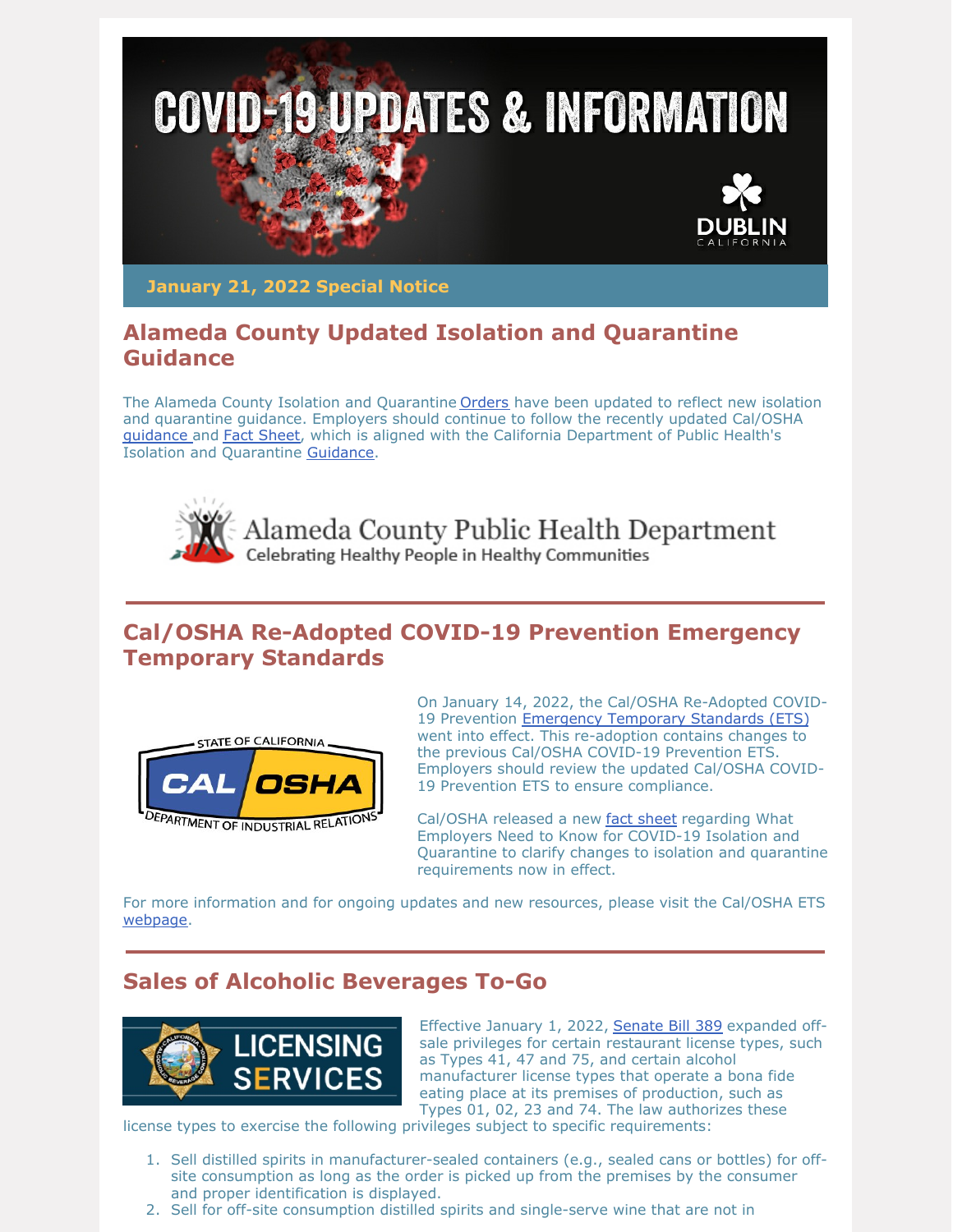manufacturer-sealed containers (e.g., a cocktail or a serving of wine) subject to specific provisions outlined in statute.

Prior to exercising the privileges in item two above, licensees must notify the Department of Alcoholic Beverage Control of their intent to sell alcohol to-go in non-manufacturer sealed containers. Licensees must use the Alcohol To-Go [Notification](https://www.abc.ca.gov/licensing/sales-of-alcoholic-beverages-to-go/alcohol-to-go-notification/) Tool to submit their notice of intent. Licensees eligible to exercise the privilege of sales of nonmanufacturer-sealed alcoholic beverages to-go may begin sales immediately after submitting the online notification and posting the required [warning](https://www.abc.ca.gov/wp-content/uploads/forms/ABC-389-N.pdf) sign.

The alcohol sold may only be that which is allowed by the license type (ex. Type 41 license types cannot sell distilled spirits). Beer cannot be sold in non-manufacturer sealed containers.

Licensees that have operating conditions prohibiting off-sale privileges are not authorized to exercise any of the above privileges that are contrary to their operating conditions.

For more information and before submittal of a notice of intent, please visit [theRequirements](https://www.abc.ca.gov/licensing/sales-of-alcoholic-beverages-to-go/requirements-and-guidelines/) and Guidelines.

#### **California Department of Public Health Guidance for the Use of Masks**

The California Department of Public Health (CDPH) is requiring masks to be worn in all indoor public settings, irrespective of vaccine status, until February 15, 2022. This requirement will be updated as CDPH continues to assess conditions on an ongoing basis.

This measure brings an added layer of mitigation as the Omicron variant, a Variant of Concern as labeled by the World Health Organization, continues to increase in prevalence across California, the United States, and the world and spreads much more easily than the original SARS-CoV-2 virus and the Delta variant.

For more information, please visit [CDPH](https://www.cdph.ca.gov/Programs/CID/DCDC/Pages/COVID-19/guidance-for-face-coverings.aspx).



### **UC Berkeley Webinar for Creating and Implementing COVID-19 Protection Plans**

UC Berkeley's Labor [Occupational](https://lohp.berkeley.edu/) Health Program is providing free online webinars for employers to help create or improve COVID-19 Prevention Plans. This course is specifically designed for managers and supervisors working in the grocery, restaurant, retail, construction, and other industries where employees commonly come in contact with the public which puts them at higher risk for COVID exposure.



LABOR OCCUPATIONAL HEALTH PROGRAM UNIVERSITY OF CALIFORNIA, BERKELEY

This interactive course will be conducted virtually via Zoom and will focus on the protections necessary for protecting employees from COVID-19 that are required by OSHA and Cal/OSHA. Although these classes will be held via Zoom, they will be interactive classes where participants get the chance to work on activities and interact with each other. Available dates and times include:

- January 27, 1:00-4:00 p.m.
- February 3, 1:00-4:00 p.m.
- March 3, 1:00-4:00 p.m.
- April 7, 1:00-4:00 p.m.

If you are interested in attending this webinar, please visit the[registration](https://lohp.berkeley.edu/developing-and-implementing-an-effective-covid-19-infectious-disease-prevention-program-for-your-business/) page. For questions or more information, please email [mmp1998@berkeley.edu](mailto:mmp1998@berkeley.edu).